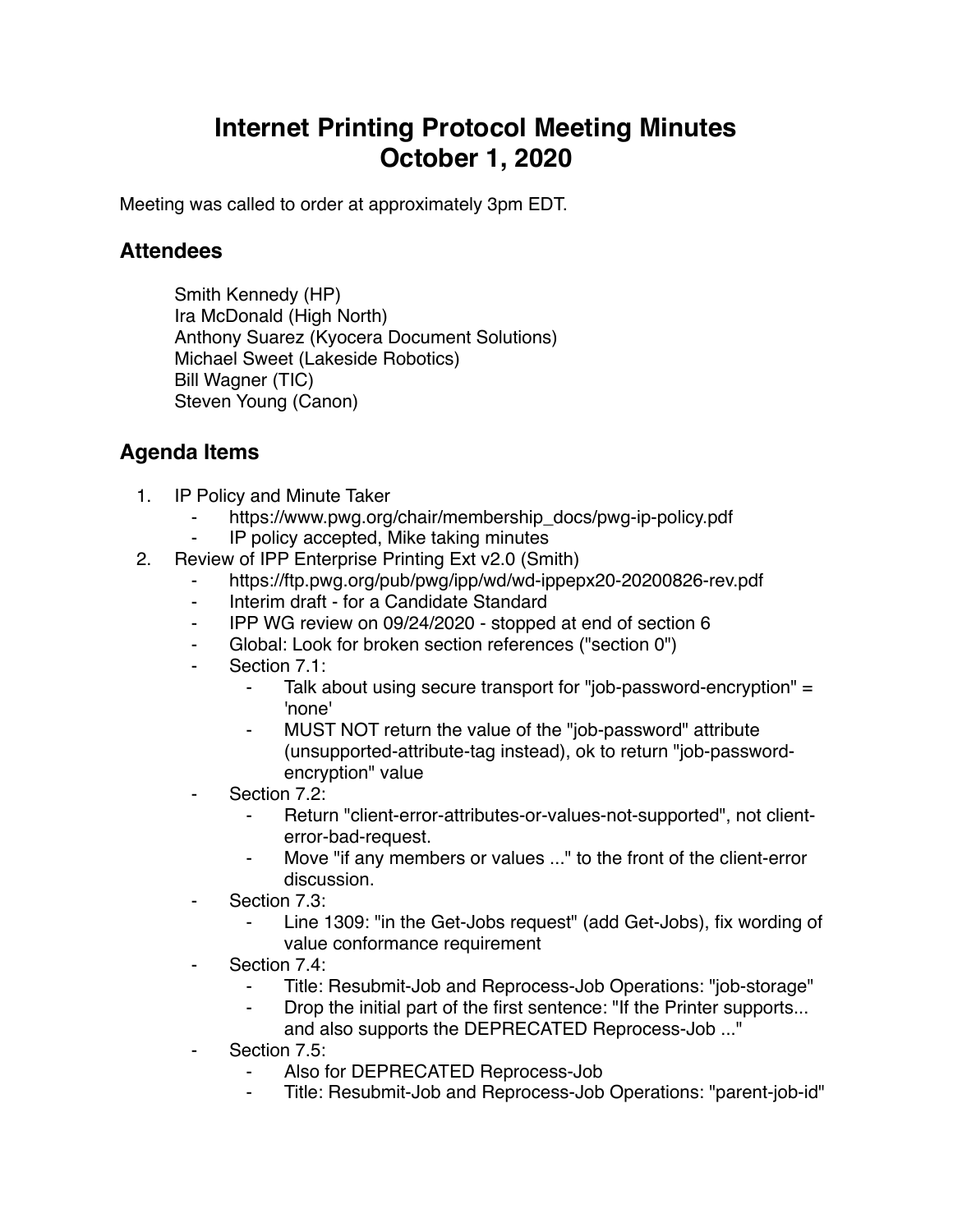and "parent-job-uuid"

- Section 7.6:
	- "A Printer MUST validate the values of the "job-password" and "jobpassword-encryption" attributes ...
	- ⁃ "MUST NOT return the value of the "job-password" attribute..."
	- Talk about using secure transport for "job-password-encryption"  $=$ 'none'
	- Add note: When "job-password-encryption" is 'none', the Printer validates the contents of the "job-password" value. Otherwise, the Printer validates the length of the hash string for the specified encryption hash algorithm.
	- Replace "will likely reject" with "can reject" in the note about 5100.11.
	- ⁃ "because this was previously disallowed [PWG5100.11-2010]." instead of previous version
- Section 8.2:
	- ⁃ "... defined in this specification:"
	- Table 14:
		- ⁃ "Description and Conformance" for second column
		- ⁃ 'job-await-proof-approval' -> 'job-suspended-for-approval'
		- "... is being held in" -> "is in" and other passive voice changes
		- ⁃ "job-cancel-after" is a Job Template attribute
		- Add a note for "conflicting-attributes" and "unsupportedattributes-or-values" - used for fan-out, might not cause a job to be aborted (vs. conflicts detected at submission time that prevent the submission)
		- ⁃ 'job-release-wait' -> 'job-held-for-release'
		- Drop 'job-stored-xxx' and just have 'job-stored' for a Job that is successfully stored (no processing so no need for -successfully, -with-errors, and -with-warnings)
	- Do further clean-up/simplification here and 8.2.1
- Section 8.3:
	- Table  $18<sup>°</sup>$ 
		- ⁃ Work on wording simplify as needed
		- Break out long-form descriptions into sub-sections of 8.3.x.
- Sections 9.1 and 9.2:
	- ⁃ "The Job Save and Reprint feature has been replaced by the Job Storage feature"
	- ⁃ "The PDF initialization file feature has been removed."
- Section 12:
	- ⁃ Add content for job-password and job-storage
- Section 13.x:
	- ⁃ STD92 should be RFC8011 in the registrations
- ⁃ Section 13.1:
	- Drop deprecated for job-password-encryption, job-passwordencryption-supported